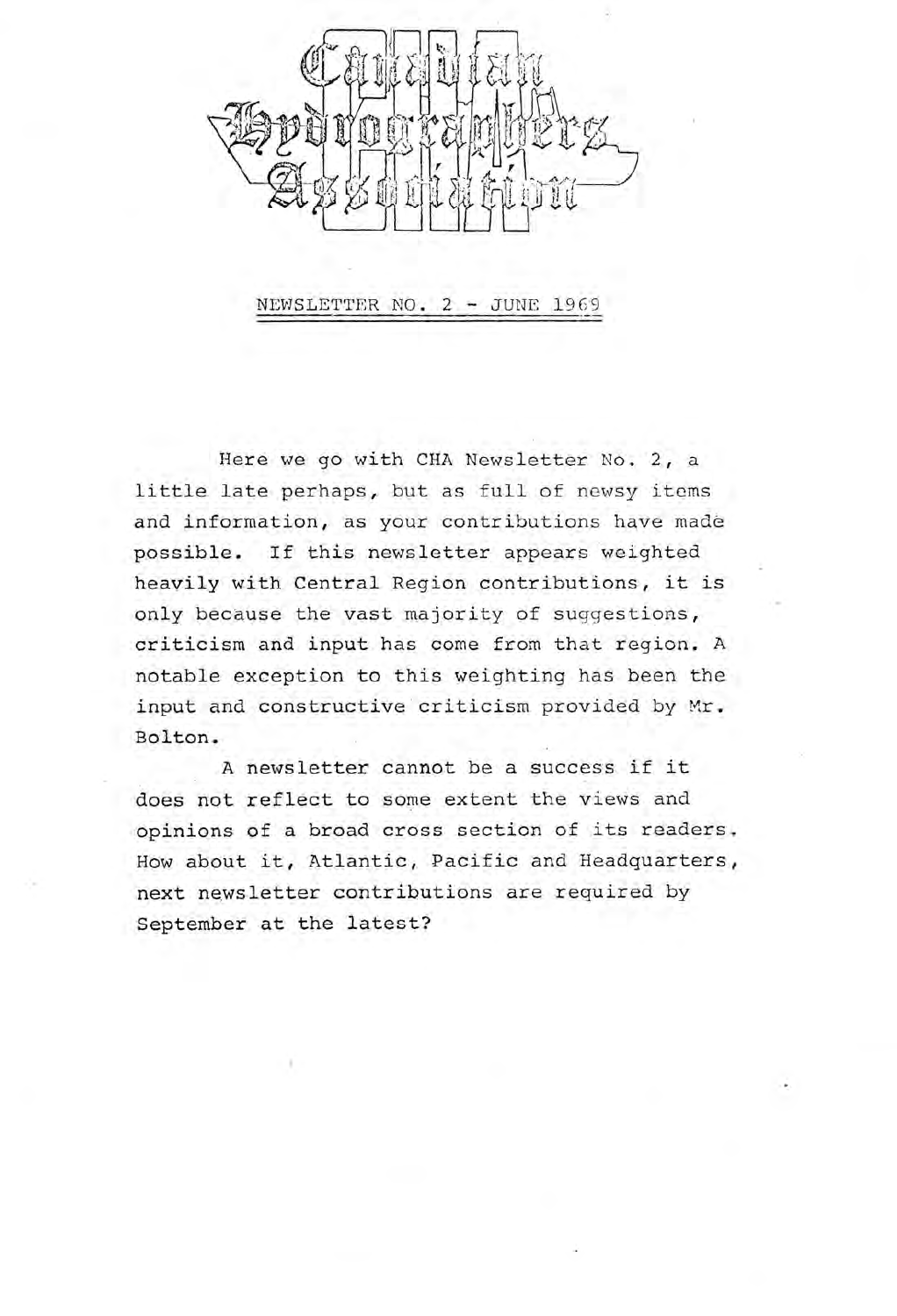#### PRECIS OF 1969 HYDROGRAPHERS CONFERENCE

The 1969 Hydrographers Conference was held in the pleasant surroundings of the Red Lion Motor Inn in Victoria, B.C., March 3 to 7. The Conference was well organized and was the first to use accommodation facilities other than our own. This arrangement of using Hotel· conference quarters \_proved to *be* most advantageous and it is hoped that the practice will<br>continue wherever possible or practicable. The use continue wherever possible or practicable. of the Hotel's small board rooms for evening meetings and other functions was an especially attractive feature.

The Agenda of the Conference covered many varied and interesting subjects applicable to Hydrographic field operations with special emphasis on data gathering and data processing technique development for standard as well as multi discipline surveys. Lengthy discussions ensued from the number of panels which were set up to cover such interesting topics on Development vs Production, echo sounders and scalers, and electronic posi- .tioning systems.

During the conference mosf informative papers were given by Mr. P.M. Troop of the Department of Justice, on the legal liability of chart makers, and a summary of the Canada Centre for Inland Waters operations by Mr. H.B. Macdonald. This idea of including participation from outside organizations was well received and is a practice recommended for future Hydrographic Conferences.

The social activities as organized by the Conference hosts were most enjoyable and will be long remembered especially by those giving papers on Wednesday morning and by those who caught early Saturday morning flights to points East.

Submitted by E. Brown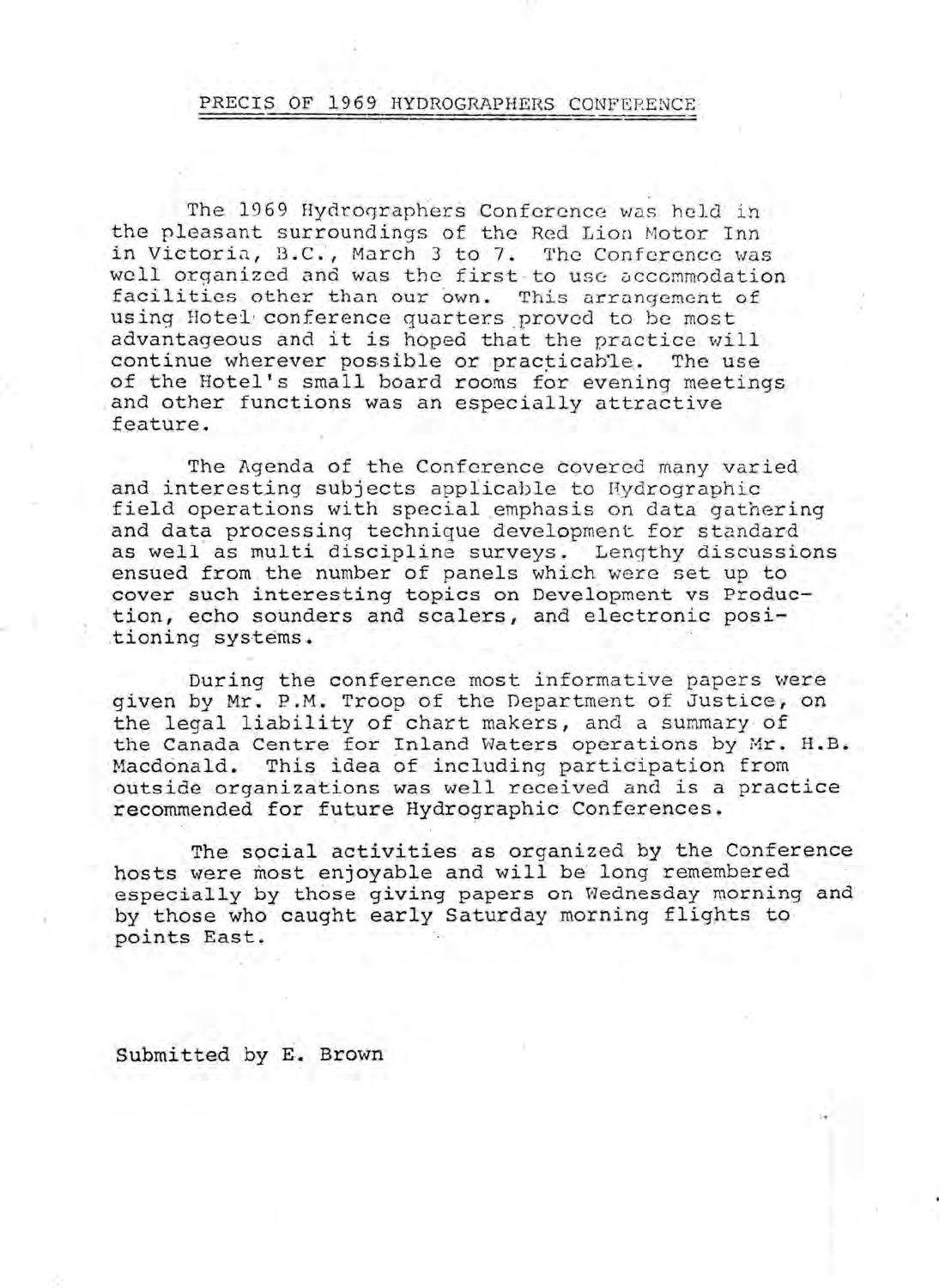#### CHA NEWS AND EVENTS

One of the latest courses arranged by Central Region is a comprehensive programme in Scuba diving which is being taught by Ottawa Y.M.C.A. personnel.

Every Wednesday eight Hydrographers tear themselves away from their office work and go to the pool for almost half of a day. Here they are taught, in pool and classroom sessions, the necessary aspects of<br>swimming, life saving and skin and scuba diving. The swimming, life saving and skin and scuba diving. pool sessions become a stringent endurance exercise; and the retreat from the pool is usually very shaky for the students. However, these soldiers somehow manage to crawl to the "coffee shop" to regain their lost excess pounds. In the classroom, movies and lectures supplement the course content.

How will these successful candidates become useful to a hydrographic field party? These divers will be able to expedite survey work and add much to the accuracy of the final chart by visually examining and positioning navigation hazards such as cribs, shoals and wrecks. They could also install and remove underwater pressure instruments, recover articles lost overboard and examine vessels for damage without having to remove the boat from the water. The course will terminate by late April, at which time the department will issue a certificate authorizing the successful candidates to dive on departmental business.

The students appreciate this opportunity to learn a new skill (while having a weekly bath) and are quite eager to participate in this phase of hydrographic surveying.

Submitted by K. Hipkin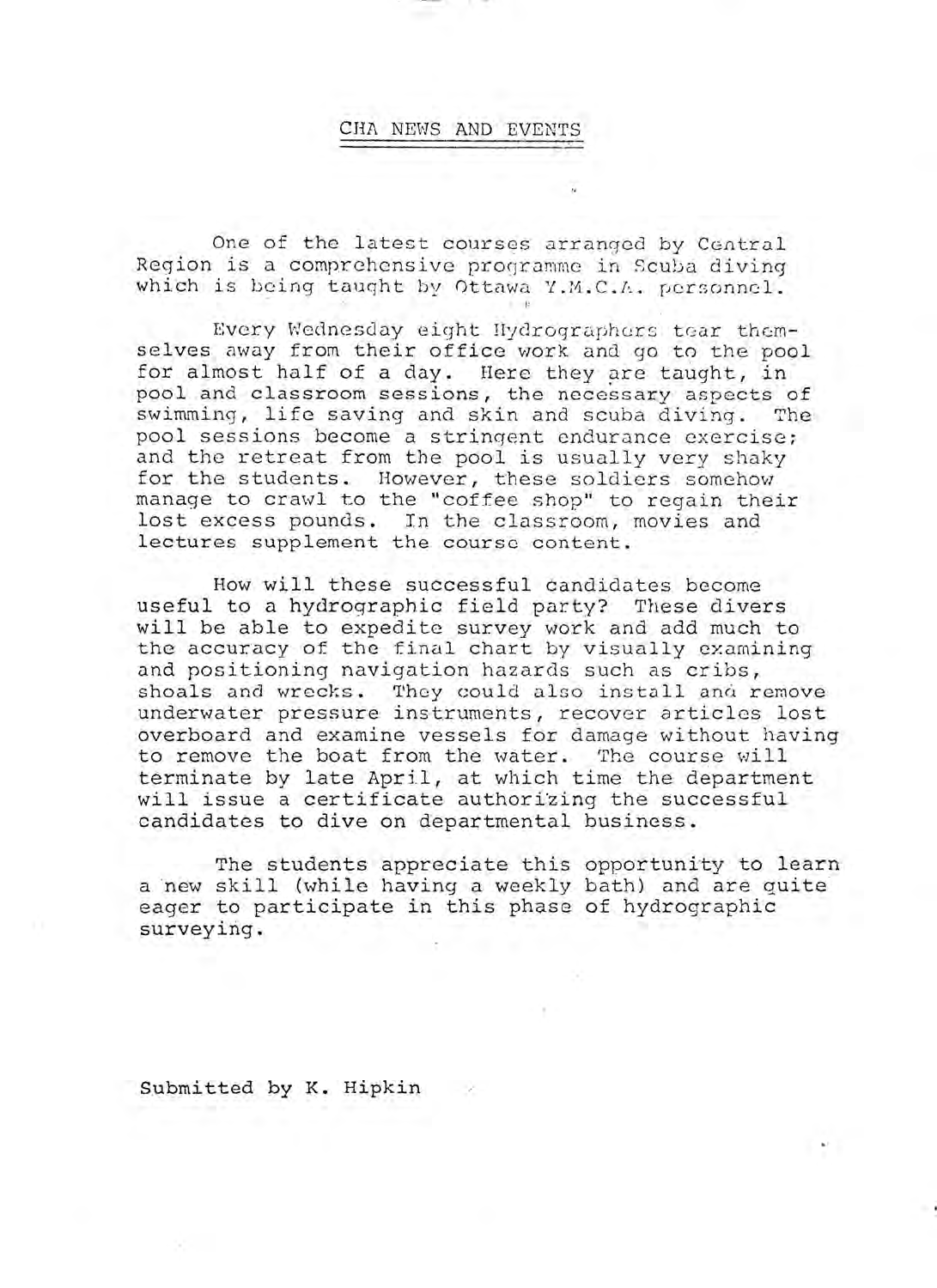Two more of our happy carefree field men have voluntarily committed themselves to shackles of matrimony. Ed Thompson is marrying Miss Terry Webb of Toronto on March 8 and Ralph Courtnage is to be married to Miss Mary Juanita Doyle of Antigonish, N.S. on June 28.

Ralph and Ed were stagged on February 19 at the Bruce MacDonald Motel. During the evening amid much hilarity and the customary jokes, they were mash hitativy and one subcomary jones, endy were do-it sex manual. Rumour has it that Ed and Ralph have exchanged their manuals between themselves to broaden their knowledge of the subject.

Ray Chapeskie the Barry's Bay fiddler, provided music "country style" to liven-up the evening. The party was a smashing success. There 'was an unusually large number of hydrographers on leave the next day. But Ralph and Ed made it to the office, probably saving their leave for later.

submitted by P. Davies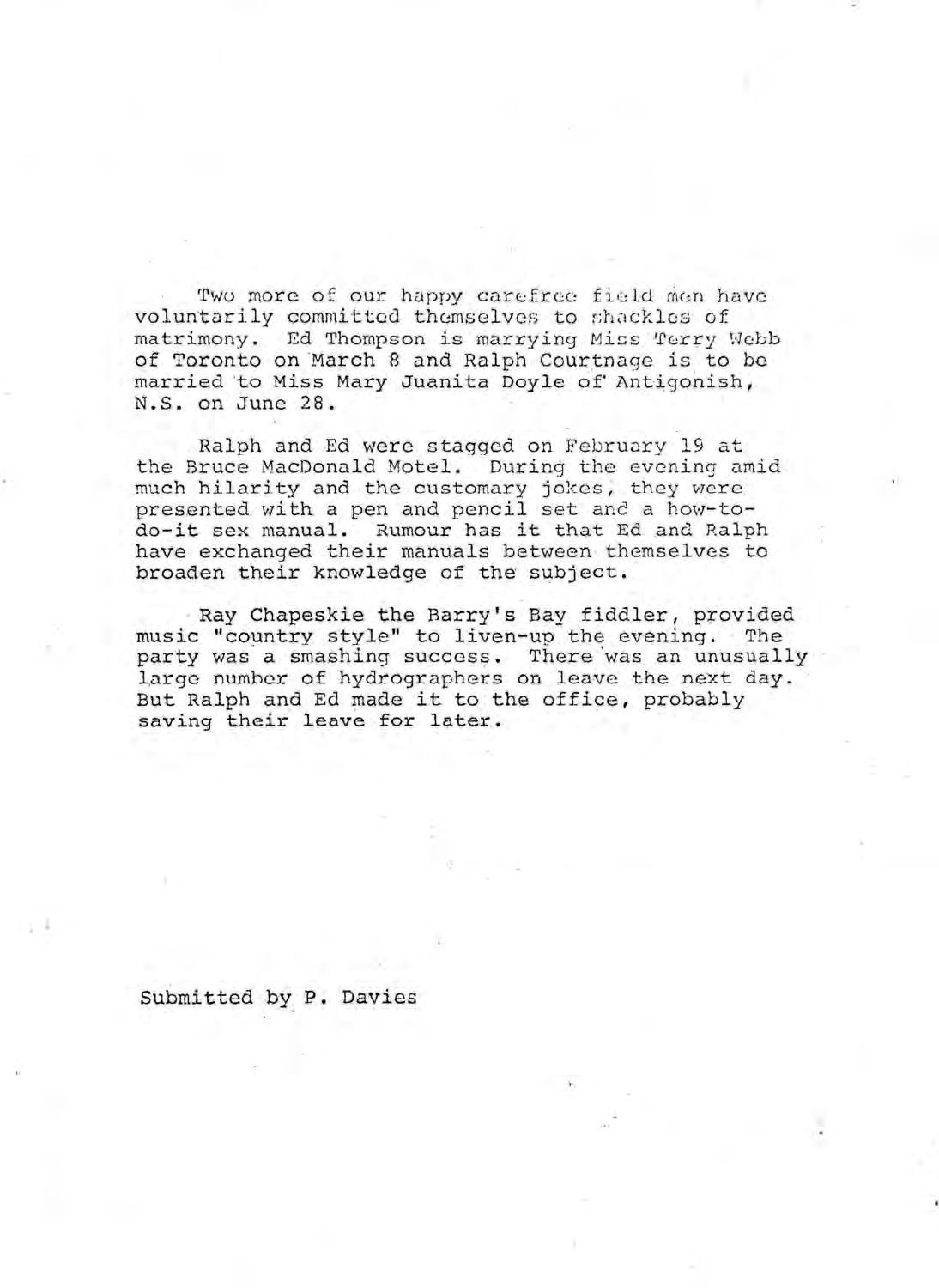#### DID YOU KNOW THAT

#### HM2 "SURVEYMARINE"

Central Region will have an HM2 "Surveymarine" sidewall hovercraft operating out of Tadoussac in subport of the Production/Development survey that is presently based there. The HM2 will operate out of Tadoussac from July 7 to August 25. The craft is 50 feet in length with a moximum beam of 19 feet. She draws about 5 feet when fleating and has an approximate draft when hovering of 2 feet 8 inches.

The HM2 is fitted with Minifix receiver, Atlas sounder with digital paper tape read-out, track plotter, auto pilot and many other survey and navigational refinements. During her sojourn at Tadoussac she will be crewed by a Crew Commander, an Engineer and a Decca Technician, in addition to our own survey staff.

According to her owners the craft can maintain an average of 30 knots in seas up to 2 feet. In particularly rough conditions the craft can proceed in safety'in the displacement mode.

#### SURVEY OF BOATING FACILITIES

(U.S. Department of Commerce News Release, 1 January 1969) The Coast and Geodetic Survey is conducting a charting investigation of more than 4,000 boating facilities in 14 U.S. coastal states, and also the District of Columbia.

Marinas and boatyards will be inspected in areas covered by 39 Coast Survey charts, over half the agency's small-craft editions, to provide the latest information on the supplies and services available since the facilities were last inspected about six years ago. The boating facilities are located in Maine, Massachusetts, Connecticut, New York, New Jersey, Naryland, Virginia, North Carolina, South Carolina, Georgia, Florida, Texas, Washington, California, and the District of Columbia.

The investigation is being conducted by the Coast Survey's four photogrammetric field parties, three operating out of Norfolk, and the other from Seattle. The Coast Survey is an agency of the Environmental Science Services Administration in the U.S. Department of Commerce.

The small-craft charts show the location of boating facilities and the availability of supplies and services, as well as information on their approach and pier depths. The charts also contain local tide, wind speed, and weather broadcast information.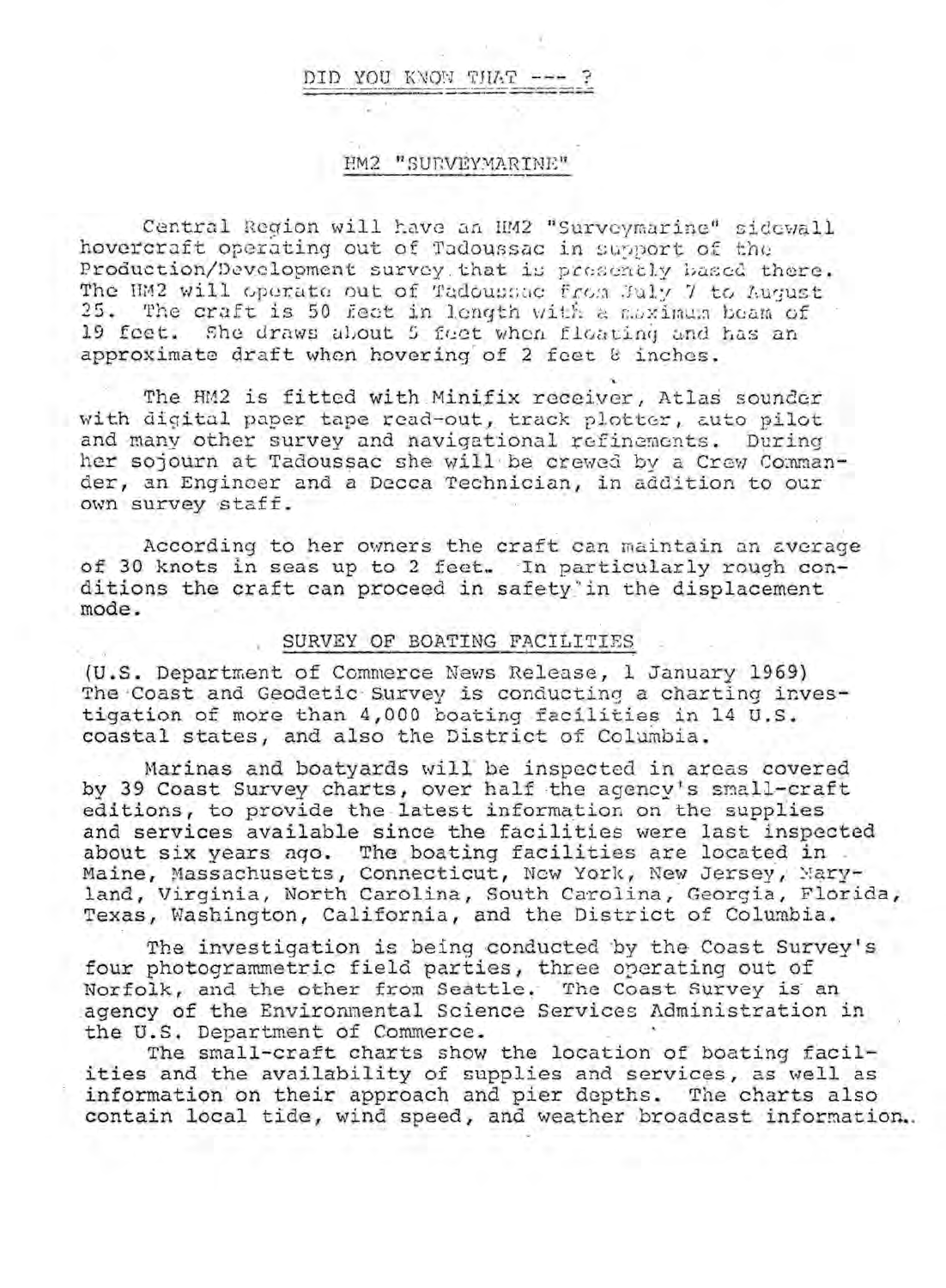### HYDROGRAPHIC SYSTEM PACKAGE

Offering a new concept in high-speed hydrographic surveys is this system built around a survey launch, complete with its own trailer.

The vessel is a 22' highspeed cathedral-hull driven by two 1/0 power units, each of which has a separate fuel system and steering mechanism in the interests of failsafe operation. The hull is of 3/16" aluminum (bottom) 1/8" aluminum (sides, deck and superstructure). A one-piece rubber fender skirts the entire vessel.

Electronic equipment is of standard solid state units married into a single system capable of recording vertical and horizontal control on magnetic tape to a rate of 600 samplings per minute. The transducer mounting ensures high quality sounding at speeds in excess of 25 knots. Vertical and horizontal control are effected by a dual-frequency Atlas digital depth sounder, and a Mini-Fix solid state navigational system which requires no shore-based personnel.

The system is offered in a building-block concept ranginq from the survey Craft with racks and analogue sounder, to a complete digital system with onboard computer for preparation of data for acceptance by a shore data centre which finishes and plots the finished product.

From Survey Division, Computing Devices of Canada Limited, P.O. Box 508, Ottawa 4.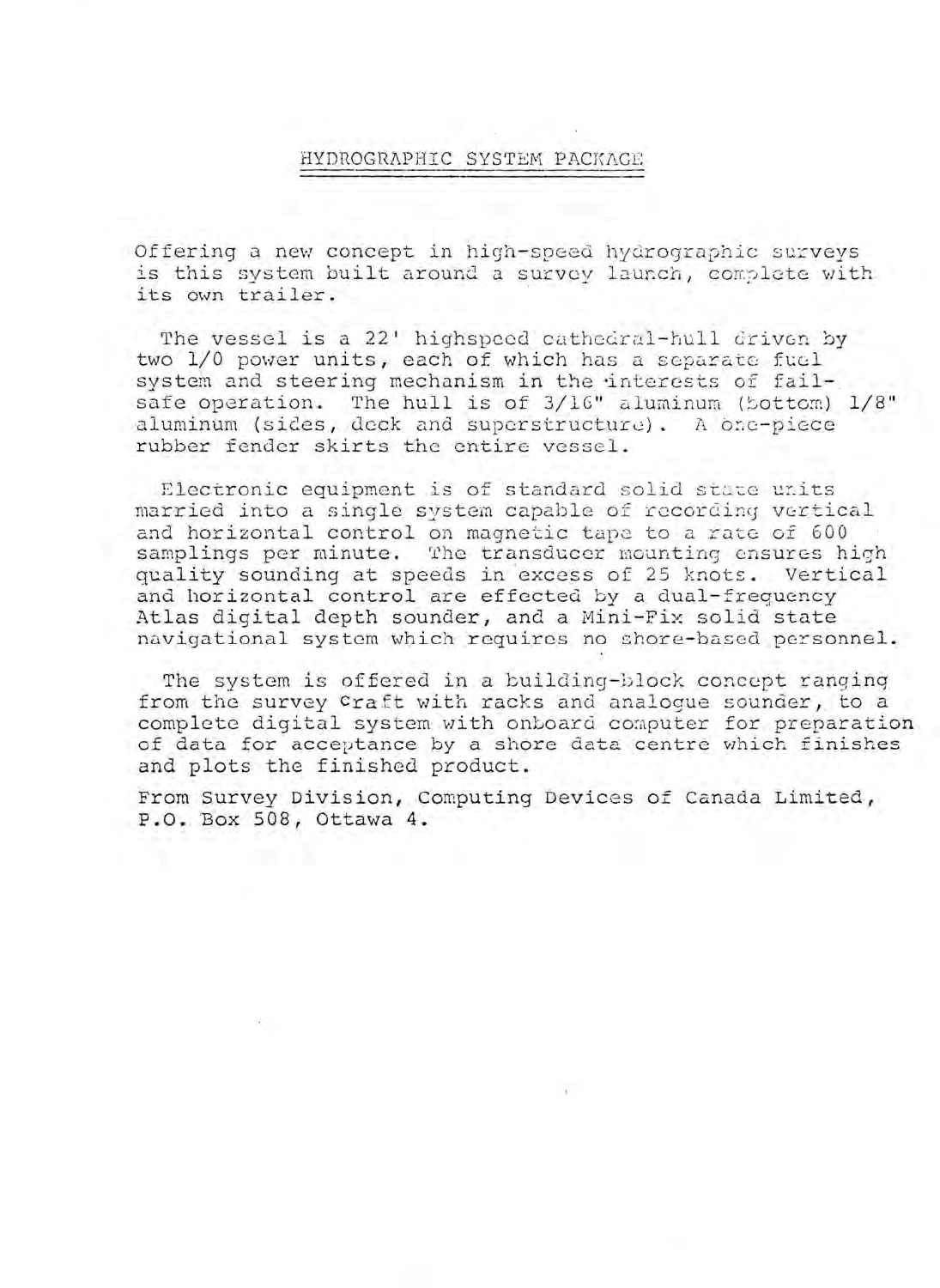### PUMCHLESS

The punched card is about to lose its holes. The Potter Instrument Co. of Plainview, X.Y., thinks it has a better idea-a developmental magnetic unit record system that uses binary-coded magnetic dots on a standard 7-3/8-by-3-1/4 inch IBM card, and has a new card reader to enter this magnetically coded data into a computer's memory. Any conventional typewriter or line printer can prepare the cards. if it has been provided with special typs Lars or slugs showing the coded dots: it can print man-readable alphanumerics at the same time.

The new cards will appear with feasibility models of related equipment at the Spring Joint Computer Conference opening this week in Boston. Each card contains 10 lines of up to 70 characters each; the total capacity is almost nine times as much as the 80 columns of punches containing one character each in conventional punched cards.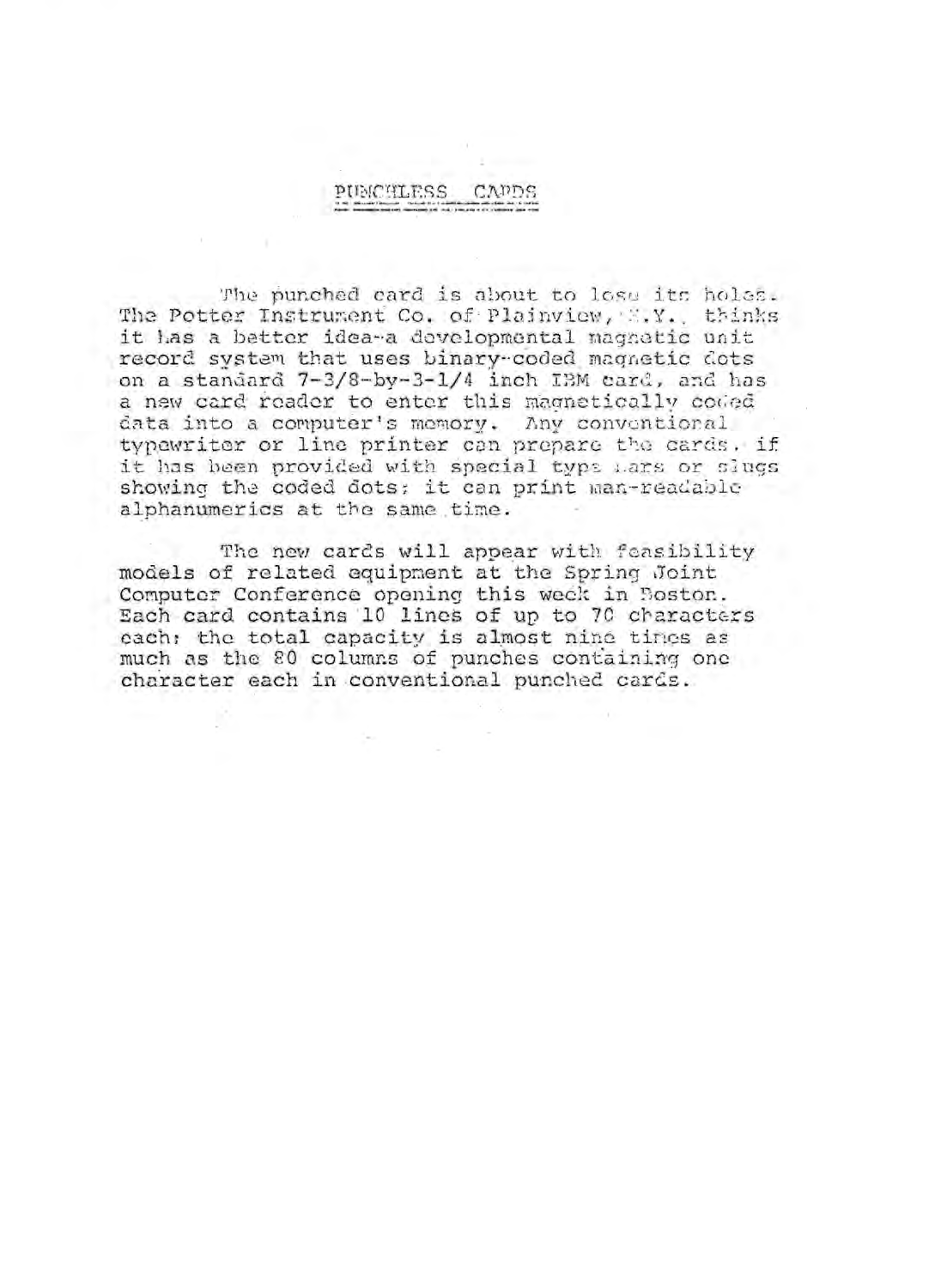#### **GIIO** HUMOUR PAGE

#### "NOTHTNG"

Nothing is an awe-inspiring yet essentially undigested concept highly esteemed by writers of a mystical or existentialist tendency, but by most others regarded with auxiety, nausea, or panic. Hobody seess to know how o deal with it and plain persons generally are reported to have little difficulty in saying, secing, hearing and doing nothing.

People of logic will have nothing to do with this. Nothing, they say, is not a thing nor is it the name of anything, being merely a short way of saying, of anything it is not something else. Defined nothing means "not anything." Appearances to the contrary are due merely to the error of supposing that a grammatical subject must necessarily be a name.

Asked, however, to prove that nothing is not the name<br>of anything, they fall back on the claim that nothing is the name of anything (since according to them there are no names anyway). Those who can make nothing of such an argument are welcome to the attempt. When logic falls out with itself, honest men come into their own and it will take more than this to persuade them that there are better cures for this partic-- ular headache than the old and now discredited method of cutting off the patient's head.

Nothing may be divided up in different classes --- know nothing, hear nothing, see nothing, do nothing.

"Nothing is but what is not." saith Macbeth.

Holes, gaps, lacks, losses, absences, silences are all. perceived fragments of nothingness -- blanks which command nonetheless their share of attention and, therefore, deserve recognition -- petty and partial nothings depending on what already exists.

For example there is a hole in something. Take the thing away and the hole goes too. More precisely it is replaced by a bigger if not better hole itself relative to its surroundings and so tributary to something else.

Nothing in short is given only in relation to what is and even the idea of nothing requires a thinker to sustain it.

"Why should anything rather than nothing exist."

Submitted by R.E. Chapeskie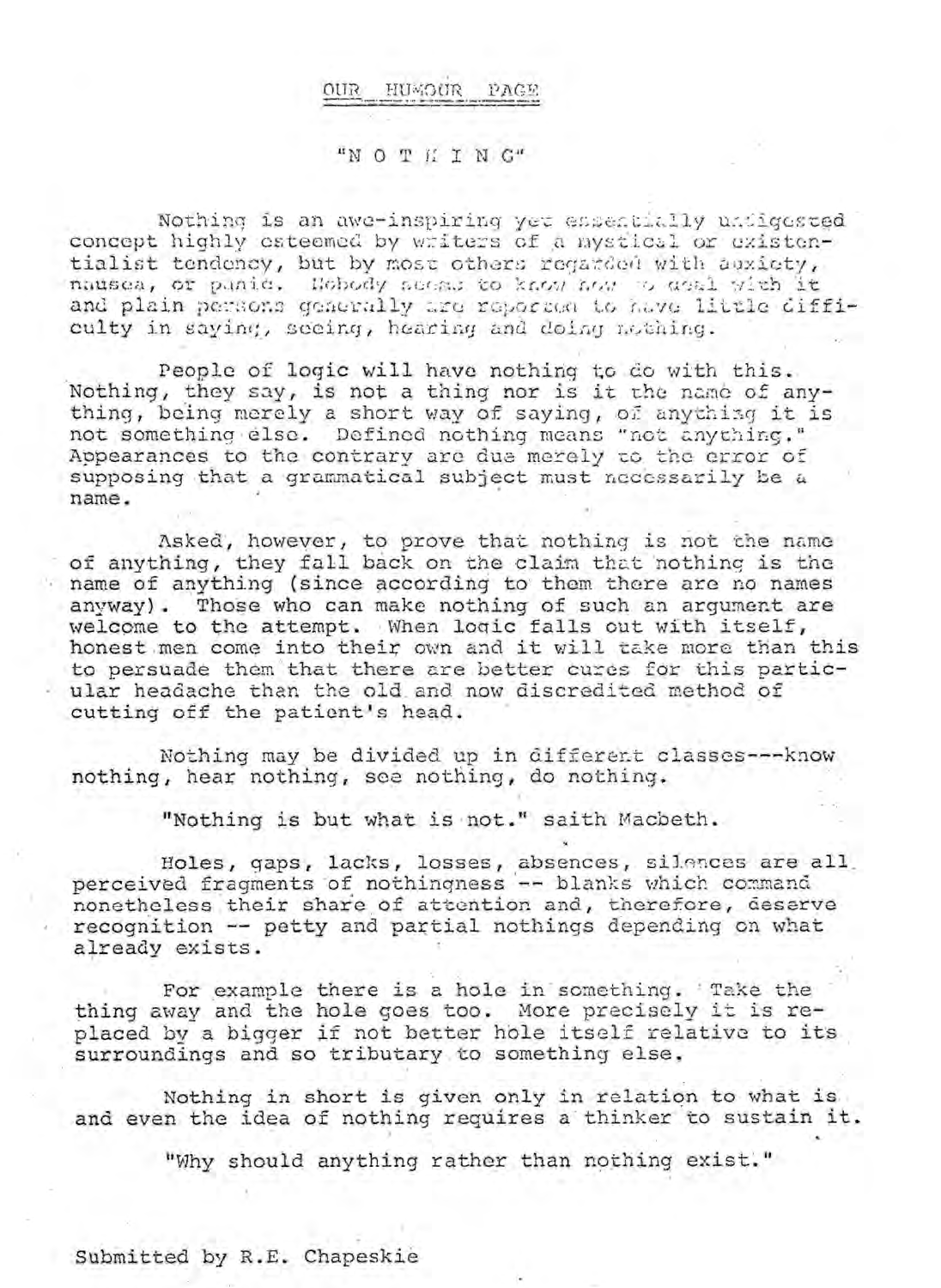## **OUGEATIONS**

Once again we attempt to stimulate discussion by printing a few quotations, all of fairly recent origin and all pertinent to our profession.

A prominent supporter of CHA recontly made the following comment:

"CMA has the unique capability of being this to communicate at all levels with personnel is the Pydrographic Sarvica. It might be pointed out circ manusment does not have the copulativy and in lass suffers. acutely from inch of communication bowh regionally and vertically throughout the structure.

High praise and total damnation in two short sentences should stimulate some controversy.

Another supporter of CHA recently wrote -- "The Canadian Hydrographic Service might re-examine its recruitment policy and resume the hiring of Master Mariners. A Hydrographic Service which aims to be the best in the world, cannot afford to be without a leavening of such men".

I know what I feel regarding that quote - but how about you - do you feel differently?

The next cuotation comes as a result of the idle reflection of your editor on a day when every operational or administrative crisis appeared to have been dealt with effectively and time, for a short period, seemed to have slowed down or even stopped.

"If Science is systemized knowledge and Art is knowledge made efficient by skill, whither then lies Hydrography?"

To some extent such thoughts were brought about by consideration of the following quote -

"Machines may reflect much of the Soicnee of navigation, but only a competent human can practice the Art of navigation."

Finally, this quotation, which while not peculiar to the practice of hydrography, nevertheless is extremely pertinent in these days of high powered launches and many inexperienced staff and crew.

"An accident is due to a certain number of coincidences where the technical and the human element are inextricably mingled under conditions which have never arisen in the past and will never again arise in the future."

After publishing the last newsletter I received one letter commenting (disparagin ly) on my choice of quotations.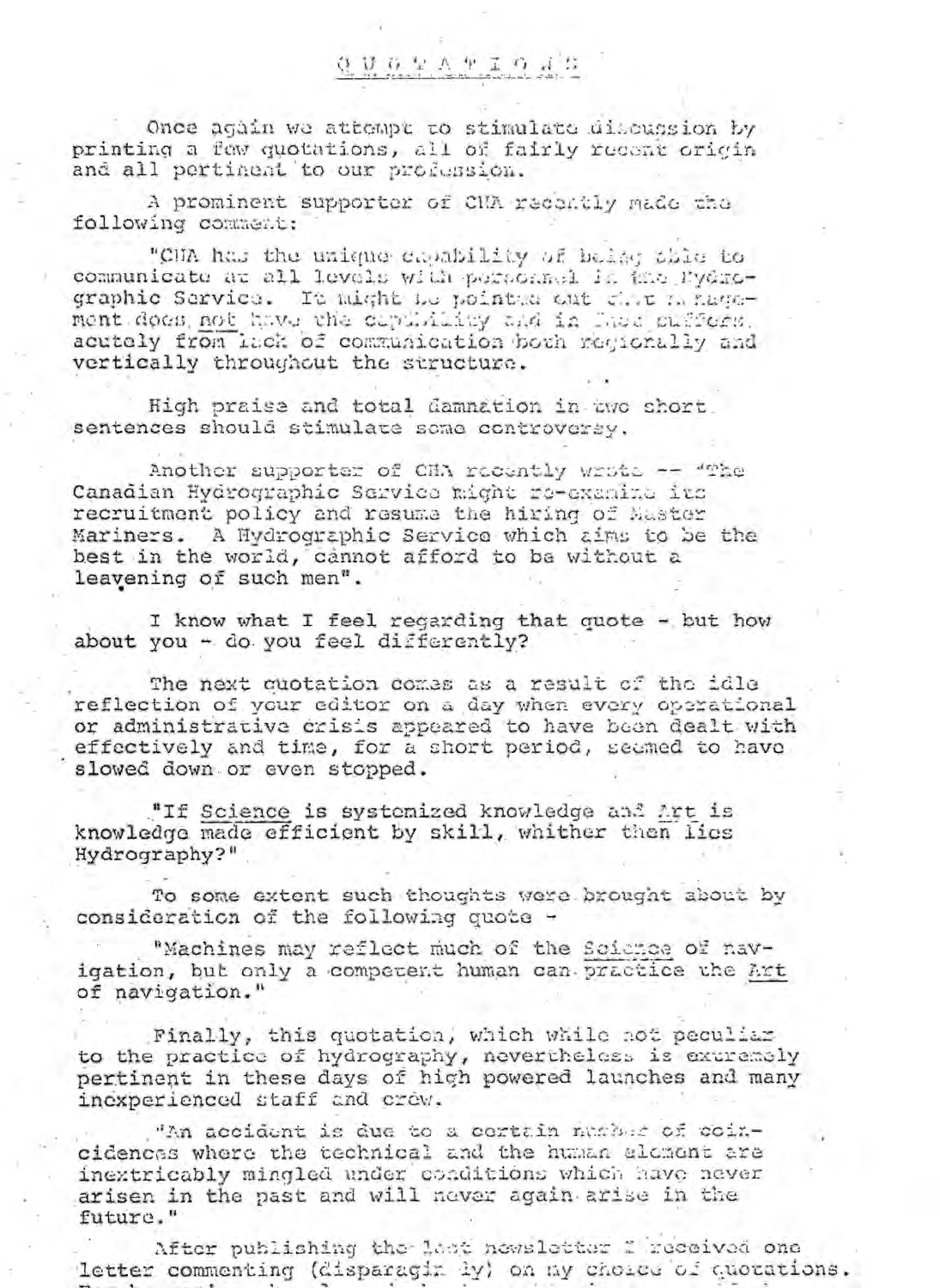#### SCUNDE G  $\bigcap$

Are would all so come stad with Cha, CHS and life in easteral that you enance conditions anything to make this page a success?

How about this as an exampler

Why do we persist in a rigid enthinotion system at the termination of the Hydrography II Course? Today, many teaching and training huthorities are questioning the usefulness of auch a requirement, Where the passing of the ama. has become nore important than the knowledge assessed by the participants. I believe we should take a good hard look at our present system with a view to secing if it is possible to do away with the formal exam. system and substitute a more informal series of tests given from time to time throughout the life of the course. In this way the CHS would have a measure of the student's actual knowledge and the student would not he faced with an assessment of his knowledge bused only upon how he reacts to a one, two or three hour exam.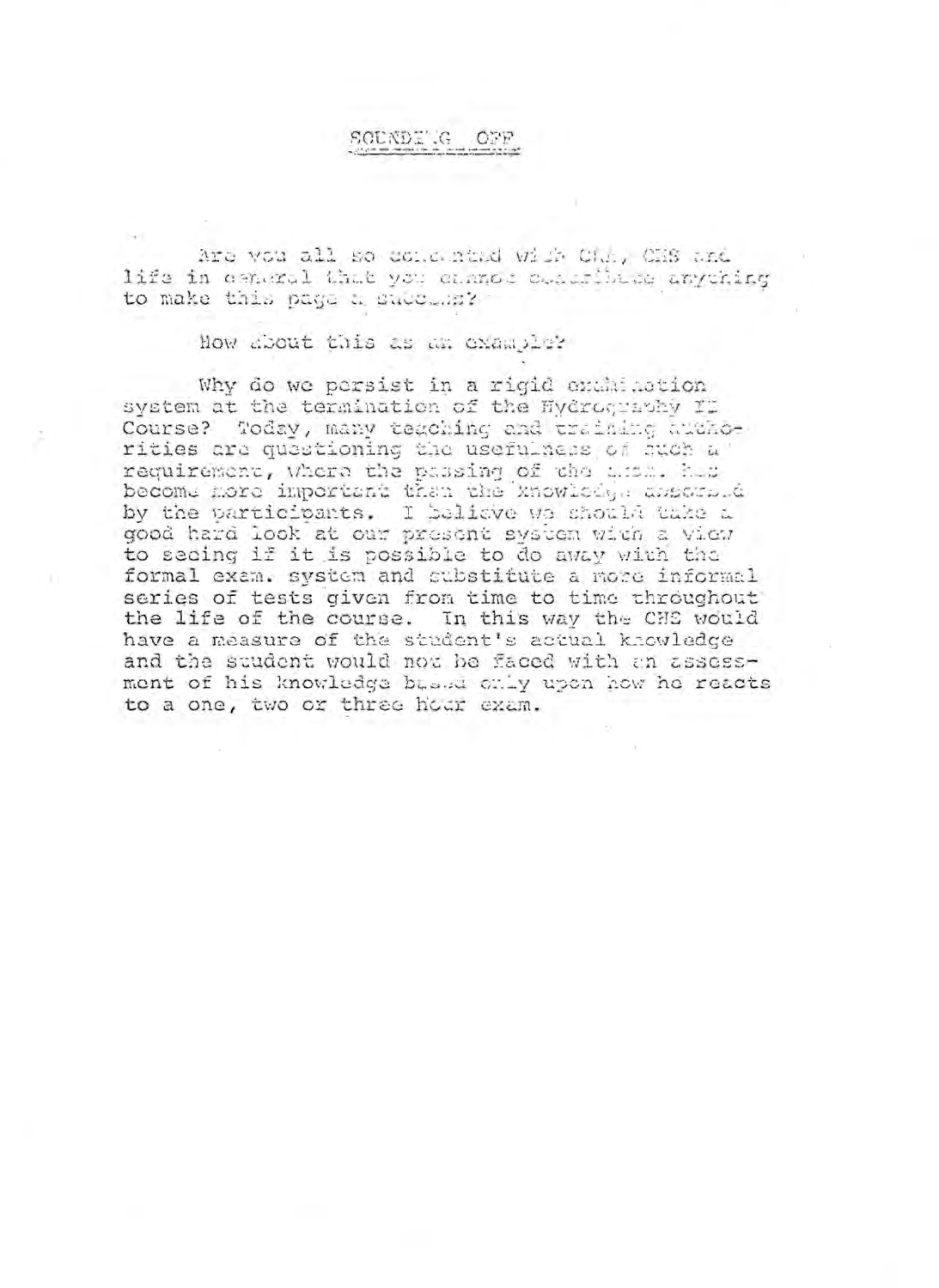### SUMMARY OF CAR PEAR THE LILL

## CANADIAN HYDROGRAPHIC COMPERT 44, 1539

The Canadian byChongen with Confusion for the Confederation opportunity and your for the fact to hole a failed to I deling. Nevertheless, the criticism the said and reached the hand sot be consembled, homeway, a salar of war comment of the bid of membors'attentant the confidence recommended to any temporal executive members at the executive Audrinys.

Two oxecutive meetings were held, the first on the evening of March 3rd and the second on the evening of Sarch 5th. A general meeting was hald at the confurence of all CHA members, on the afternoon of March due.

At the executive meetings the prime sale all considered were the "grand ather" clause, education and a lining, and constitutional amendments.

The "grandfather" clause was finally accepted. (The list of members included in the "grandfather" clause has now been completed and forwarded to CHS for reference whon selecting candidates for the Hydrographer courses. The certificates are baing prepared and will be distributed as soon as they are received.)

Adam Kerr reported on the CHS Hydrography Courses. CHA plays an important role in the preparation of these courses. A CHA committee composed of one member from then Branch and co-ordinated by Adam Kerr advises on course content: Adam is the CHA representative on the CHS Training Committee thus permitting us direct involvement in the planning of these courses.

The largest portion of the time at the uncentive meeting was dovoted to constitutional imandments. A live of the smondments accepted by the executive was prepared for later ratification by the general membership. (The emendation to the constitution have now been voted upon and returned by the Branches. The new constitution incorporating these amendments is attached.)

At the general meeting, a review of CEA's activities during 1968 was delivered by our Past-President Tom McCalloch. The Branch Vice-Presidents delivared reports on their respective Branches and Adam Kerr reported on the CES Training Program and answered questions from the floor. The questions dealt mainly with the Eydrography II Course.

 $... 2$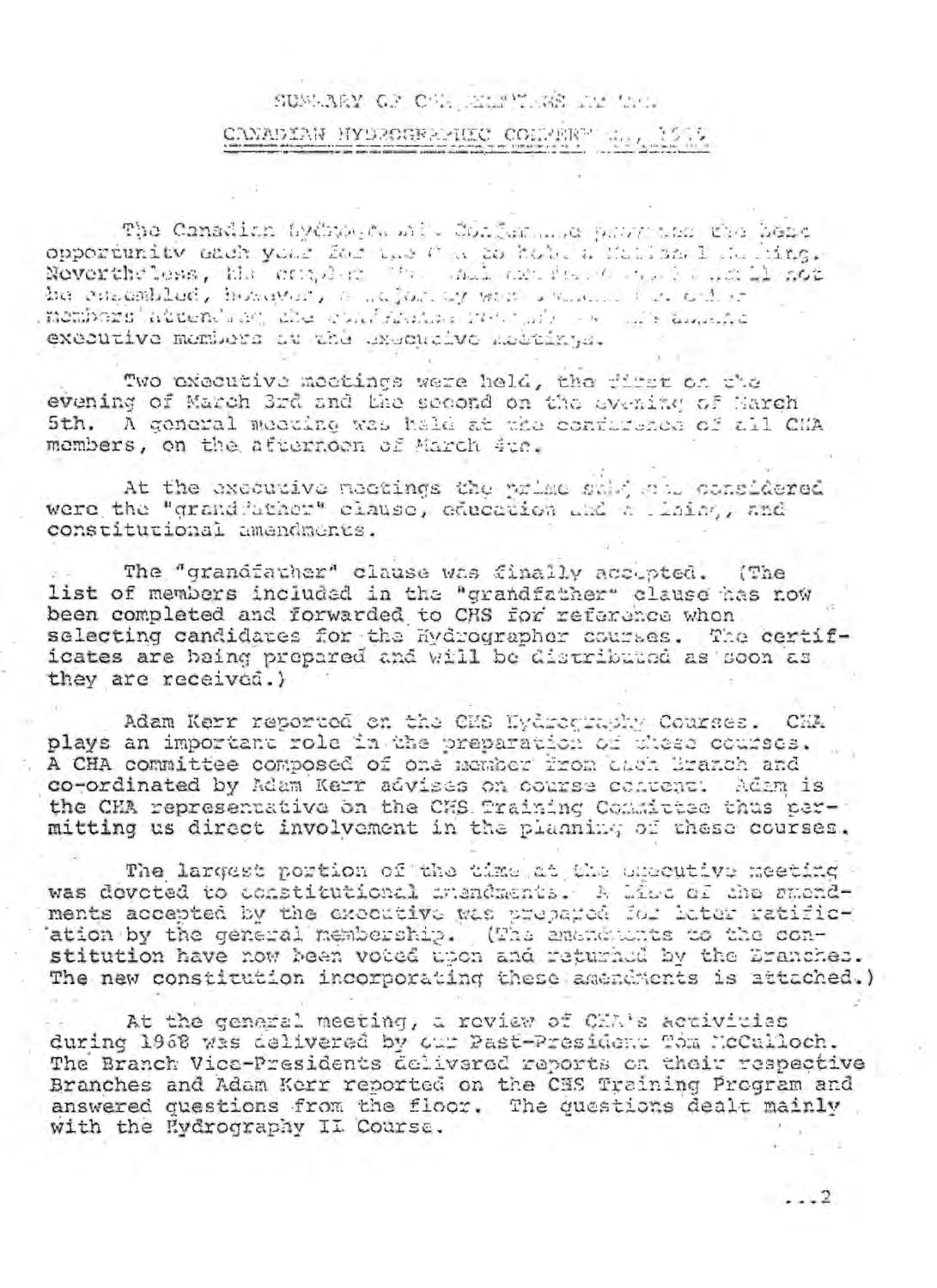As usual not snow it was aver sign as a man collection of the same state of the state of the continuation of the continuation of the continuation of the continuation of the continuation of the state of the state of the sta CHA reaches a Sulle Houng

 $\mathbb{Z}$ 

Submitted by N.H. Anderson